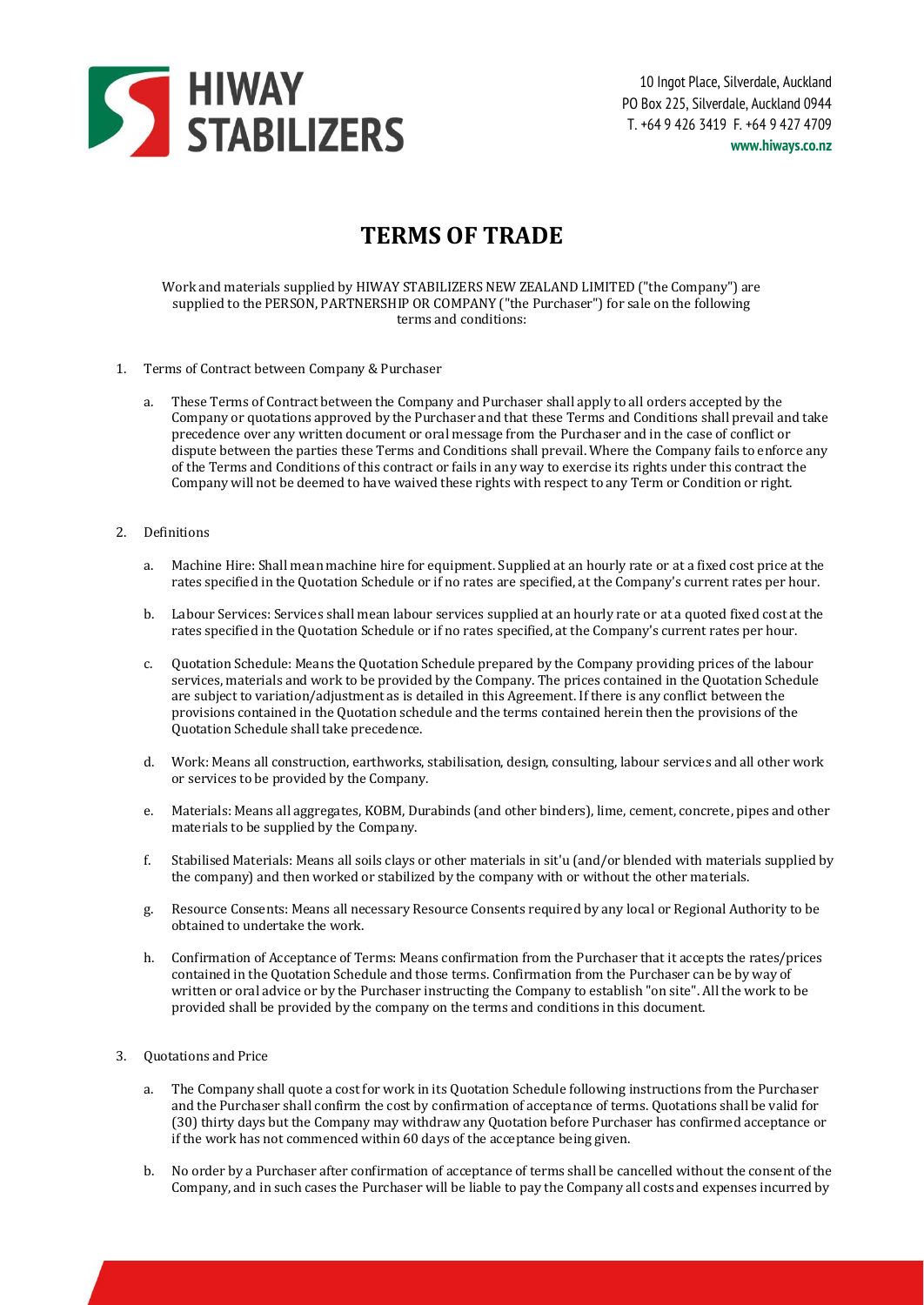the Company in fulfilling the order to the date of cancellation; and if materials cannot be cancelled or returned or used on another job then those materials shall be paid for at the agreed rate in the Quotation Schedule.

- c. The Quotation Schedule price may be increased if the Company suffers any cost increases which are beyond its control in the supply, production and delivery of the work (including increases in materials and a general wage agreement) between the date of the Quotation Schedule price and the supply of the work.
- d. The Quotation Schedule price may be increased if the Purchase varies or alters the nature of the specifications of or timing of the work to be undertaken by the Company.
- e. The Company agrees to pass on cost reductions to the Purchaser that may result upon completion of supply.
- 4. Supply of Labour for Excavation or Removal or Preparation of Site
	- a. The price of the services, excavation or removal of redundant materials or buildings in order to prepare the site for the work will be quoted by the Company as an estimate where excavation or removal is required. The final price shall be the invoice charged to the Purchaser which may be varied or altered if the Company provides evidence of:
		- i. any cost increases outside of its control;
		- ii. deficiencies in information supplied by the Purchaser; or

iii. any delays caused by the Purchaser or its agents where the Company has presented itself to do the work agreed, or where the Company discovers or encounters buried utilities (water pipes, power or utility lines, sewer or stormwater pipes) or medium not previous known and where the Purchaser has not notified the Company; and

iv. any rock, previously stabilised material, hazardous material, puggy or loose soil, reinforcing steel.

- b. In the event that after the work has commenced the Company becomes aware of any undisclosed items (of the nature detailed in clauses (a) i to iv above) the Company may at its option cease supply of work and provide the Purchaser with an estimate of costs for the additional supply and the Purchaser has the option to pay for supply completed to the time of discovery and terminate the contract OR accept the additional costs to complete the order including any damage to the Company's equipment as a result of unbound surfaces or below surface mediums.
- c. The quotation and price of labour and parts for installation or removal and travelling time may also include subcontractors or agents used by the Company to undertake the work on behalf of the Company.
- 5. Delivery of Materials/Work
	- a. Delivery of the materials to the site owned by the Purchaser or under the care or responsibility of the Purchaser shall constitute delivery. The Company will make every effort to ensure that the materials and work are supplied on time, but will not be responsible for any loss arising in any way from delays in delivery. b. Where the Company has performed part or all of the supply of materials and work at
	- a time agreed by the Purchaser but where delivery of the materials or the work is delayed because of any act, omission or delay by the Purchaser or where the Purchaser has not rendered the site safe under the Health and Safety in Employment Regulations, the Company will require the Purchaser to pay the costs incurred by the Company in not being able to carry out the supply the Company may also charge stand by costs while the Purchaser renders the site ready.
	- c. Where the Company is not undertaking the design of the work then:
		- i. the Purchaser shall be deemed to have assumed full responsibility for the supply of design specifications, and materials detailed in the Quotation Schedule and it shall be the sole responsibility of the Purchaser that design and specifications are satisfactory for the purposes they are intended; and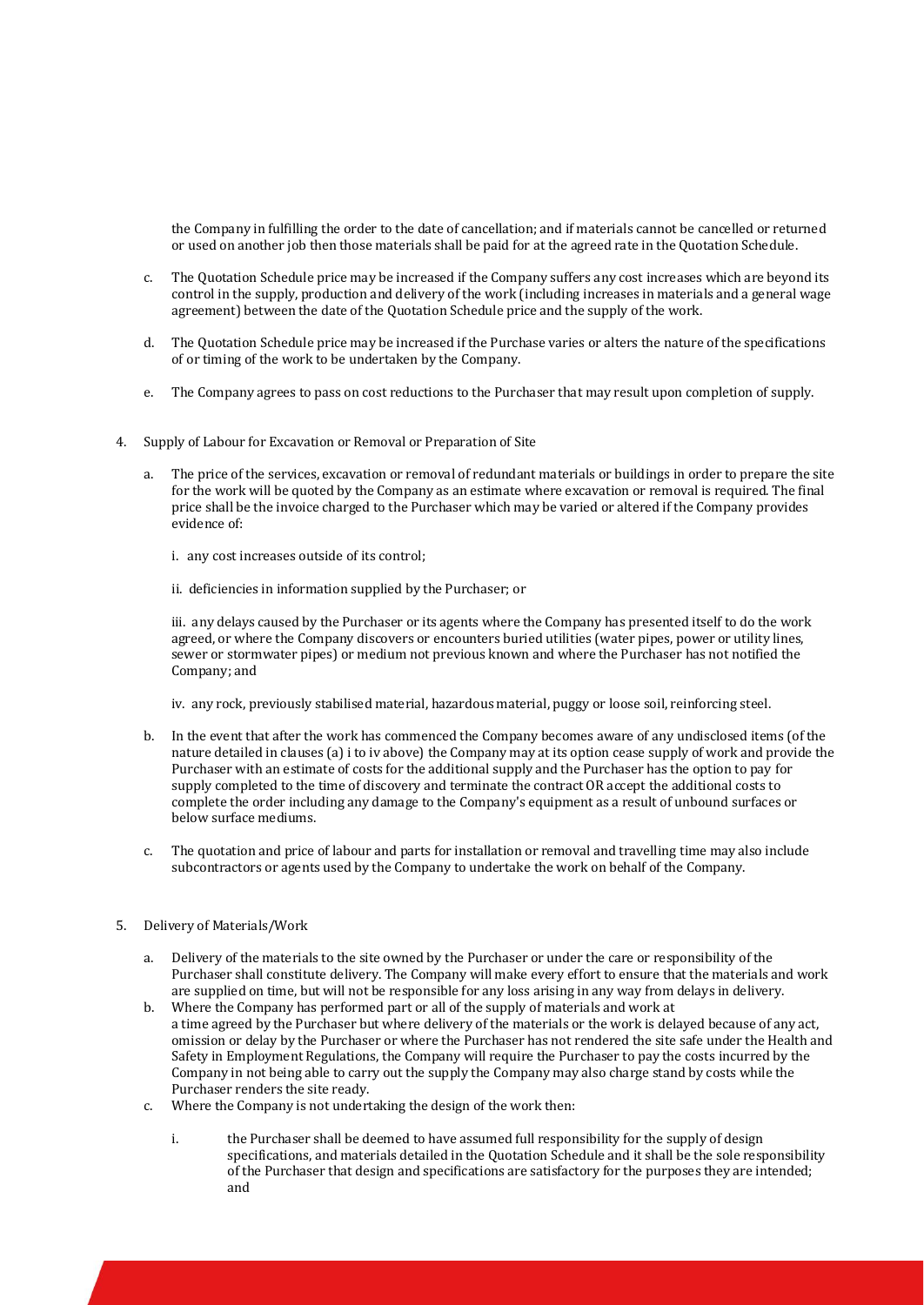ii. the Purchaser will indemnity the Company against all liability or losses that may be incurred that may arise as a result of any deficiency or defect in respect of the designs or specifications.

## 6. Payment

- a. Payment to be made by deposit declared in the Quotation Schedule before work will begin and final payment is to be made in full without deduction or setoff according to the terms set out in the Quotation Schedule.
- b. If payment is not made in full by the due date, the Company is entitled to charge the Purchaser interest on the unpaid overdue balance at the rate of 5% per annum above the current rate charged by the Company's bank calculated from the due date of payment down to the actual date of payment, and the Company may at its option suspend the sale and secure the materials in its possession regardless of the term of this contract until the overdue amounts are paid in full.
- c. If at any time the Company reasonably deems the credit of the Purchaser to be unsatisfactory, it may require the Purchaser to provide at the Purchasers cost, security for payment and/or the Company may suspend performance of any of its obligations under this Contract until security is provided to the Company's satisfaction and the Company may require the Purchaser to pay all costs incurred as a result of suspension and re-commencement of supply including debt collection and legal costs.

#### 7. Risk & Ownership of Title

- a. Risk of any loss, damage or deterioration of or to the materials shall be borne by the Purchaser from the time of delivery of the materials into the Purchaser's care and control and the Purchaser shall insure the materials all usual risks.
- b. The Purchaser agrees that the Company has legal and equitable title to materials supplied by it until the Purchaser pays in full without deduction or set off. This reservation of title and ownership is effective whether or not the materials have been altered from that supplied or mixed with other materials or fixed to a building or property. Where such materials are mixed and are severable but not identifiable or where it is impractical to remove the materials without incurring loss to an innocent third party, the Company is co-owner of the site or property in proportion to the contribution of value made by the materials and work to the value of the Purchaser's building or property or in the alternative the Company can claim a charge on monies due from the owner of the property to the Purchaser.
- c. In the alternative should the materials become mixed with other materials on the site controlled by the purchaser (but not owned) and it is not practicable to remove those materials and there are monies due from the owner of site to the Purchaser then the Purchaser assigns to the Company all its right (title and interest) in those monies to meet any amounts owned by the Purchaser to the Company for work undertaken and materials supplied.
- d. The Purchaser further agrees that it cannot sell property or part property in which the Company has title under clause (b), to any third party without the written permission of the Company and can only negotiate a sale by declaring the Company's reservation and value of title to the third party and receive any proceeds from sale as the fiduciary agent of the Company and hold such proceeds in a separate trust account and pay the Company for the outstanding monies owed.
- e. In any event where materials remain unpaid by the Purchaser, the Company has unreserved right to enter the property of the Purchaser or its agents during normal business hours and remove materials relating to the unpaid amount and the Purchaser will not hold the Company responsible for any economic or consequential loss that the Purchaser may suffer as a result, whether the materials are attached to other materials or building or property owned by the Purchaser, or not.

# 8. Intellectual Property

The Purchaser agrees that where the Company supplies intellectual property, the ownership of such intellectual property shall always remain with the Company and the Purchaser further agrees that it shall not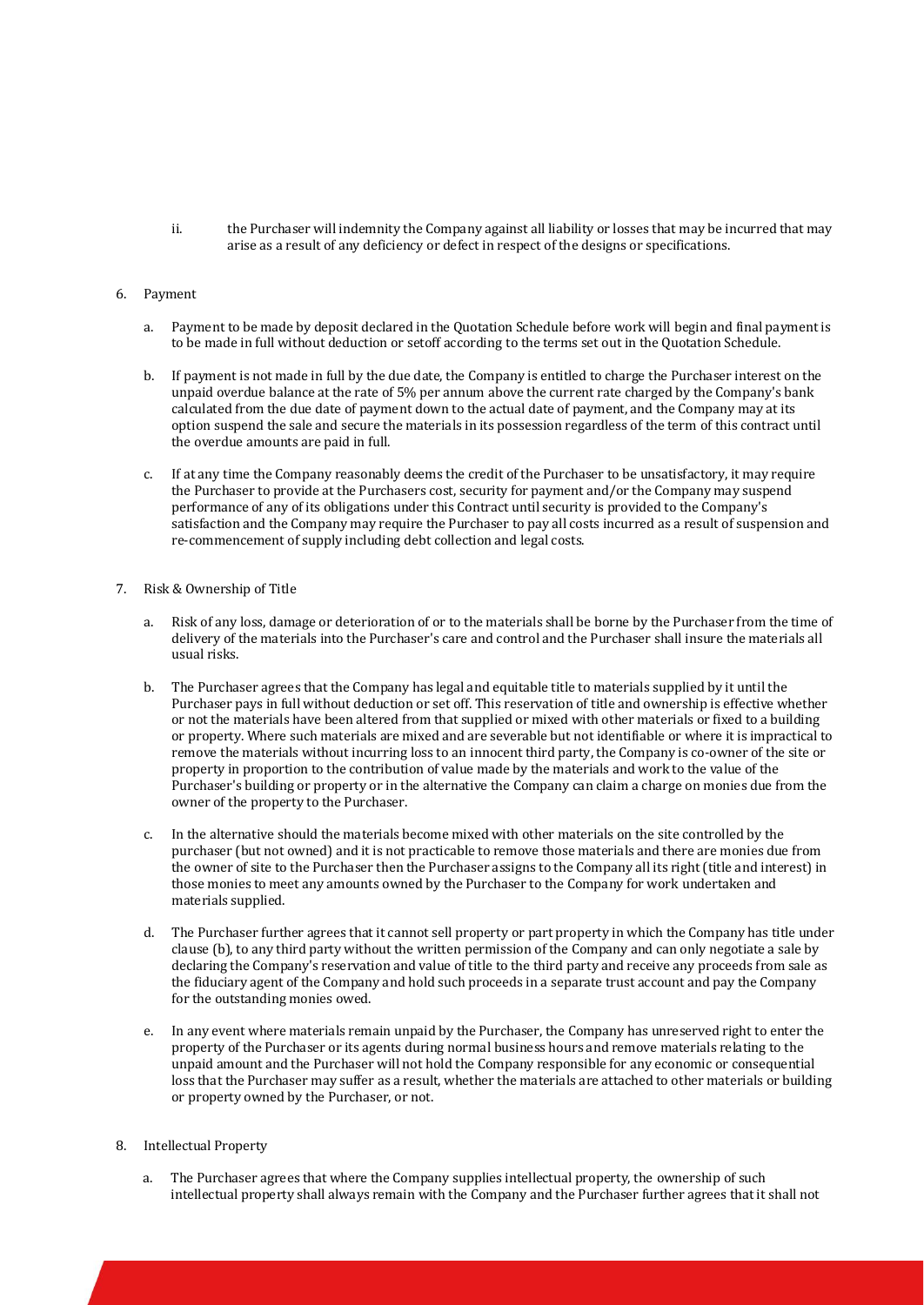use the intellectual property in any manner whatsoever whether in complete form or in any way adapting or altering without the prior written consent of the Company.

- b. Where the Company has followed plans, specifications and instructions being oral or written provided by the Purchaser, the Purchaser shall indemnify the Company against damages, costs and expenses in respect of which the Company may become liable by following such plans, specifications and instructions and including those arising from the infringement of patents, copyrights or trademarks by the Purchaser.
- c. Should the Company supply intellectual property (that belongs to the Company) and any part of it is used by the Purchaser without the Company's permission on any subsequent work undertaken by the Purchaser then the Company shall be entitled to by way of damages the contract value of the other work undertaken using the Company's intellectual property.

#### 9. Variations

a. Any variations regarding price or supply to that agreed in the Quotation Schedule that may be agreed between the parties during the period of supply shall be in writing and take precedence over that part of the Quotation Schedule affected. If the Company is requested to undertake a variation without a price being agreed upon then the Purchaser shall pay the Company's current rates for the work undertaken or materials used in the variation.

#### 10. Warranty and Guarantees

- a. The warranty on materials supplied by the Company but not manufactured by the Company shall be the warranty of the original manufacturer.
- b. It shall be the sole responsibility of the Purchaser that roading surfaces under the ownership, care or responsibility of the Purchaser is of adequate strength to support loads including vibration, weight and depth checks relating to equipment and methods the Company will use in its work and the Purchaser further agrees that it will not hold the Company liable in any way for damage to roading surfaces, footpaths, crossings or any other part of the road as a result of failure of the Purchaser's responsibility in this regard.
- c. It shall be the sole responsibility of the Purchaser to identify and accurately locate the position of any Telecom, electrical, gas, data, water, stormwater or sewerage services or other hazards ("the hazards"). Should the Purchaser not clearly and accurately communicate the position of these hazards in a format that can be interpreted by the Company then the Purchaser shall indemnify the Company against all liability that may arise as a result of any damage to these hazards/services.
- d. It shall be the sole responsibility of the Purchaser to define all boundary and set out pegs, levels and level tolerances for roading surfaces and property sites under the ownership, care or responsibility of the Purchaser and the Purchaser further agrees to indemnify the Company against any liability it may have to any third party as a result of this information being incorrect.
- e. The Purchaser shall agree not to hold the Company responsible for any ponding or puddling on any asphalt or concrete surface where the grade is less than 1 in 80.
- f. The Company warrants that it will supply the materials as the description defined in the Quotation Schedule and Warranty and it will replace materials supplied under this Contract that are defective and make good any defect in workmanship for any work undertaken provided that the Purchaser notifies the Company in writing of any defect within (30) thirty days of delivery.
- g. The Company shall not be liable for any loss of profits or any consequential, indirect or special loss, damage or injury of any kind whatsoever suffered by the Purchaser or any other person arising directly or indirectly from any breach of any of the Company's obligations arising under or in connection with the contract including delays in the delivery of materials or work to be undertaken or from any cancellation of the contract or from any negligence, misrepresentation or other act or omission on the part of the Company, its servants, agents or contractors.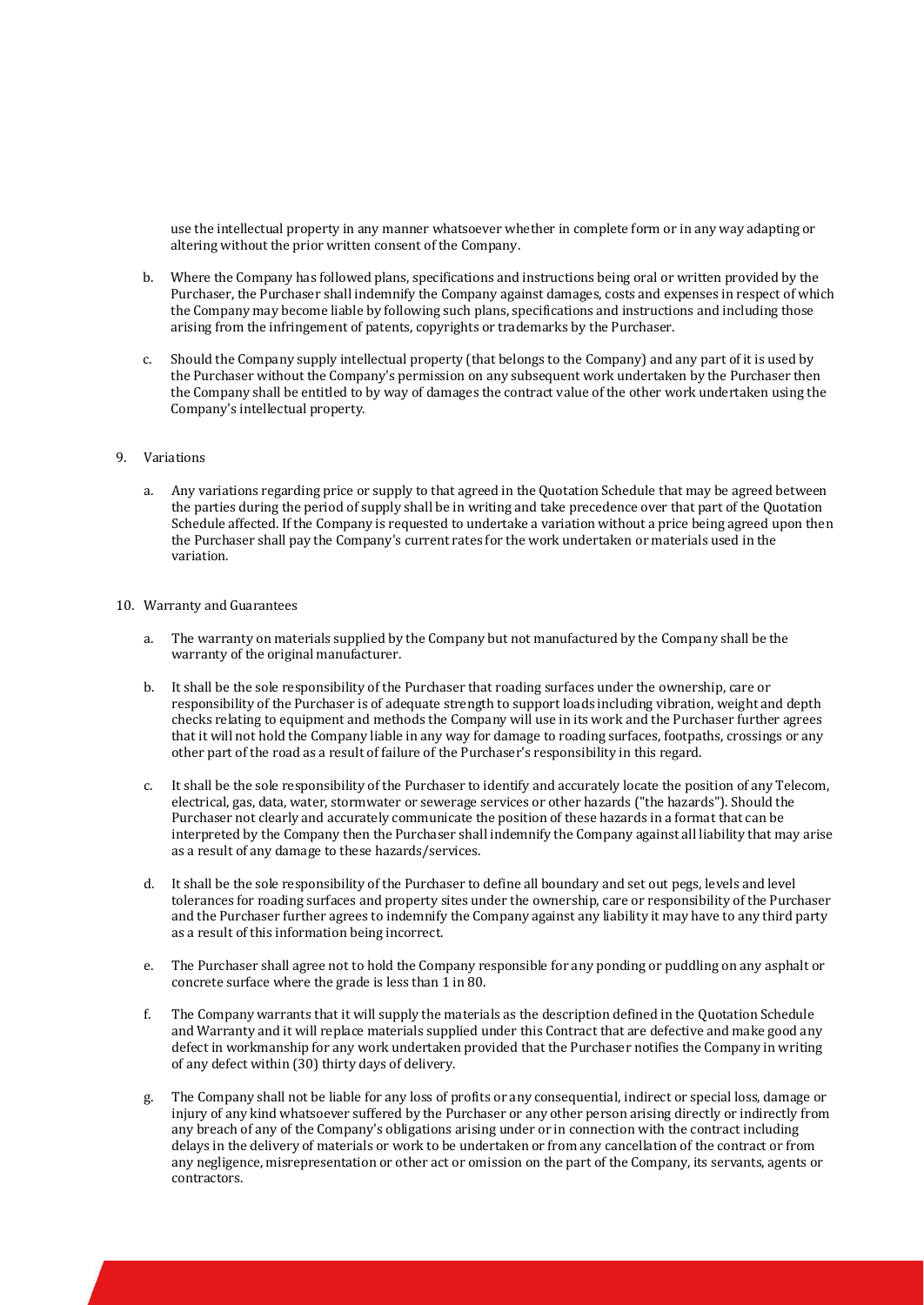- h. The Company shall not be liable for any breach or failure to perform any of its obligations under this contract where such breach or failure is caused by war, bad weather, adverse environmental conditions, civil commotion, hostilities, strike or lock out, act of God, fire, governmental regulations or directions, or reasons force majuere caused beyond the Company's reasonable control. The occurrence of such an event shall not give the Purchaser a right of cancellation of any contract.
- i. Notwithstanding anything herein before contained in this section 10 or contained elsewhere in the contract then the total and full liability of the Company whether in contract or pursuant to any cancellation of the contract or in act or otherwise however, in respect of all claims for loss, damage or injury arising from breach of any of the Company's obligations arising under or in connection with work to be undertaken or the materials to be supplied or from any negligence, misrepresentation or other act or omission on the part of the Company, its servants, agents or contractors then the total and full liability of the Company shall be linked at the Company's option, to the price of the materials, or replacement of the materials or the agreed price of the value of the work to be undertaken by the Company.
- j. The Purchaser shall make the limitation of the Company's liability to the value of the work undertaken or materials supplied (clause i above) to the attention of and a contractual term with any third party it has a contractual relationship with in respect of the work to be undertaken or the materials to be supplied to the intent that the third party is bound by this provision. Should the Purchaser fail to bind the third party with the Company's limitation of liability referred to in clause i above then it will indemnify the company against all liability it may incur to any other party in contract or negligence or on any other grounds.
- k. It shall be the Purchaser's obligation to obtain all resource consents in respect of the work proposed, and to advise the Company of the terms and conditions of those consents so that the Company can comply with those consents in as far as the work is undertaken or materials supplied is by these consents. If the Purchaser fails in its obligations to obtain all necessary consents or to provide details of those consents to the Company then the Purchaser will indemnify the Company against all liability it may have to any Local or Government Authority or to any other third party.
- 11. Claims for Damaged or Defective Materials or Work
	- a. The Company will not accept any claim by the Purchaser for any reasons where the Purchaser may be prejudiced by the defect or failure of the materials or work or the materials stabilized including economic loss, consequential loss or other form of loss whatsoever including but not limited to where:
		- i. the defect or failure to the materials or stabilised materials is due to or resulting from damage or misuse, negligent maintenance or care or loading or trimming while the materials or stabilised materials are in the possession of the Purchaser or failure to follow care instructions or the materials or stabilised materials have not been used for the purpose for which they were designed or the materials or stabilised materials are used by persons not technically competent with the design of the materials or stabilised materials.
		- ii. the defect, or failure is due to defective materials, instructions or plans or design or specifications supplied by the Purchaser.

iii. the defect or failure is due to non operation of the materials due to the Purchaser or Purchaser employees or agents not complying with employment laws, Health and Safety in Employment or Resource Consents any other laws of New Zealand.

iv. the defect or failure is caused by Purchaser misinterpretation of oral or written instructions for care loading trimming given by the Company or not in acceptance with accepted engineering design or practice.

v. the defect or failure is due to acts, defaults or omissions outside the control of the Company (force majeure).

b. Where the Company elects to replace defective materials it may replace the materials as soon as reasonably practicable and such substituted materials shall become subject to the provisions of this Agreement in the same manner as the materials for which they shall have been substituted. If the Company cannot make replacement within 48 hours of notification of the materials becoming defective, the Company will repair the materials and if repair is not practicable, will credit the Purchaser the full payment that has been made for that part of the materials that are defective or damaged.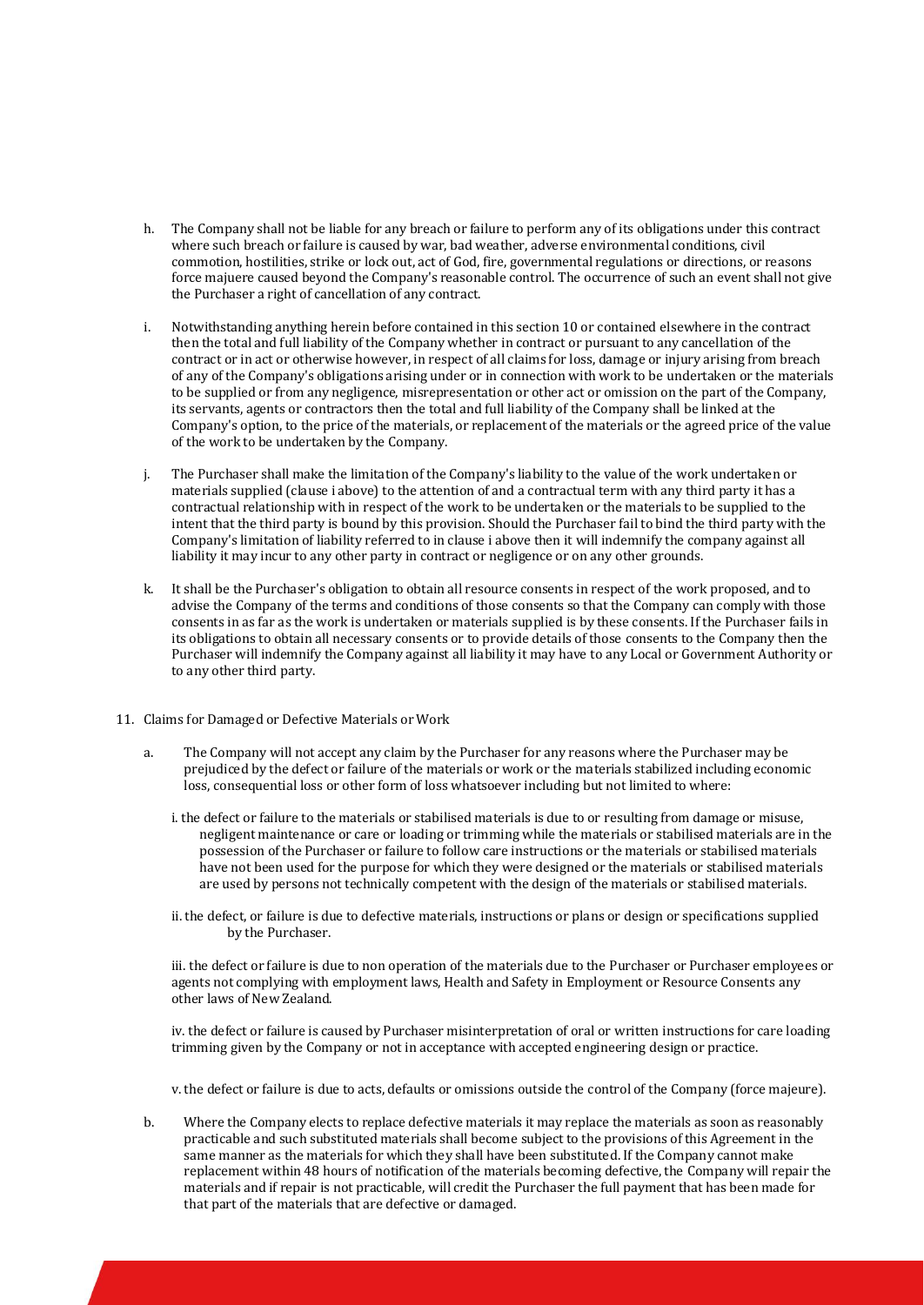- c. If the Purchaser does not comply with the above requirements, the Purchaser will be deemed to have accepted the materials and the Company will not incur any liability whatsoever in relation to the materials.
- d. The Company may at its discretion, give credit for returned materials incorrectly ordered by the Purchaser which are delivered to back to the Company within two (2) days at the Purchasers cost in the same condition and packaging in which they were dispatched, with a copy of the invoice. The Company may charge (15) fifteen percent of the cost of the materials as a handling and administration charge.
- e. The Purchaser agrees that claims shall not be considered in respect of materials which:

i. are not intact and in original condition;

ii. have been abused or improperly stored or suffered damage or contaminated or have water damage while in the care or possession of the Purchaser;

iii. have been sold to the Purchaser on a non-refundable basis;

iv. are more than (2) two days after the date of delivery;

v. in the case of discrepancies in order quantity or type of materials where the claim is not in writing within (3) three working days of receipt of the order; and

vi. are lime or cement.

- 12. Grounds for Termination by the Company
	- a. This Agreement may be terminated by the Company immediately on written notice to the Purchaser, if an Event of Default of payments due to the Company by the Purchaser occurs, and the Company may enter the premises of the Purchaser where the materials are stored and remove them.
	- b. Default will also mean, if the Purchaser:

i. Fails to commence operations of the contract on or before commencement date or have the site ready for the commencement of the work as agreed;

- ii. fails to comply with any quality or standards for the care of the materials issued by the Supplier;
- iii. shall commit any act of bankruptcy, or enter into any composition or arrangement with creditors;
- c. Where the Purchaser is a Company do any act which would render it liable to be liquidated or if a resolution is passed or proceedings commenced for the liquidation of the Company or if a Receiver is appointed in respect of all or any assets of the Company;
- d. fails to have the necessary resource consents; and
- e. fails to adequately locate all known hazards. No release from obligations. Terminations of this agreement shall not relieve the Purchaser of its obligations to pay all money owed by it to the Company on any account whatsoever, which money shall be payable immediately notwithstanding that the date for payment of the money may not have arrived. Termination of this agreement shall not relieve the Purchaser from liability arising from any antecedent breach of the terms of this agreement. Immediate Steps Upon Termination. Upon the termination of this agreement for any reason, all rights of the Purchaser granted by this agreement shall terminate and the Purchaser will not be entitled to receive any rebate or refund of the whole or any part of the money paid pursuant to this agreement.
- 13. Consumer Guarantees Act 1993